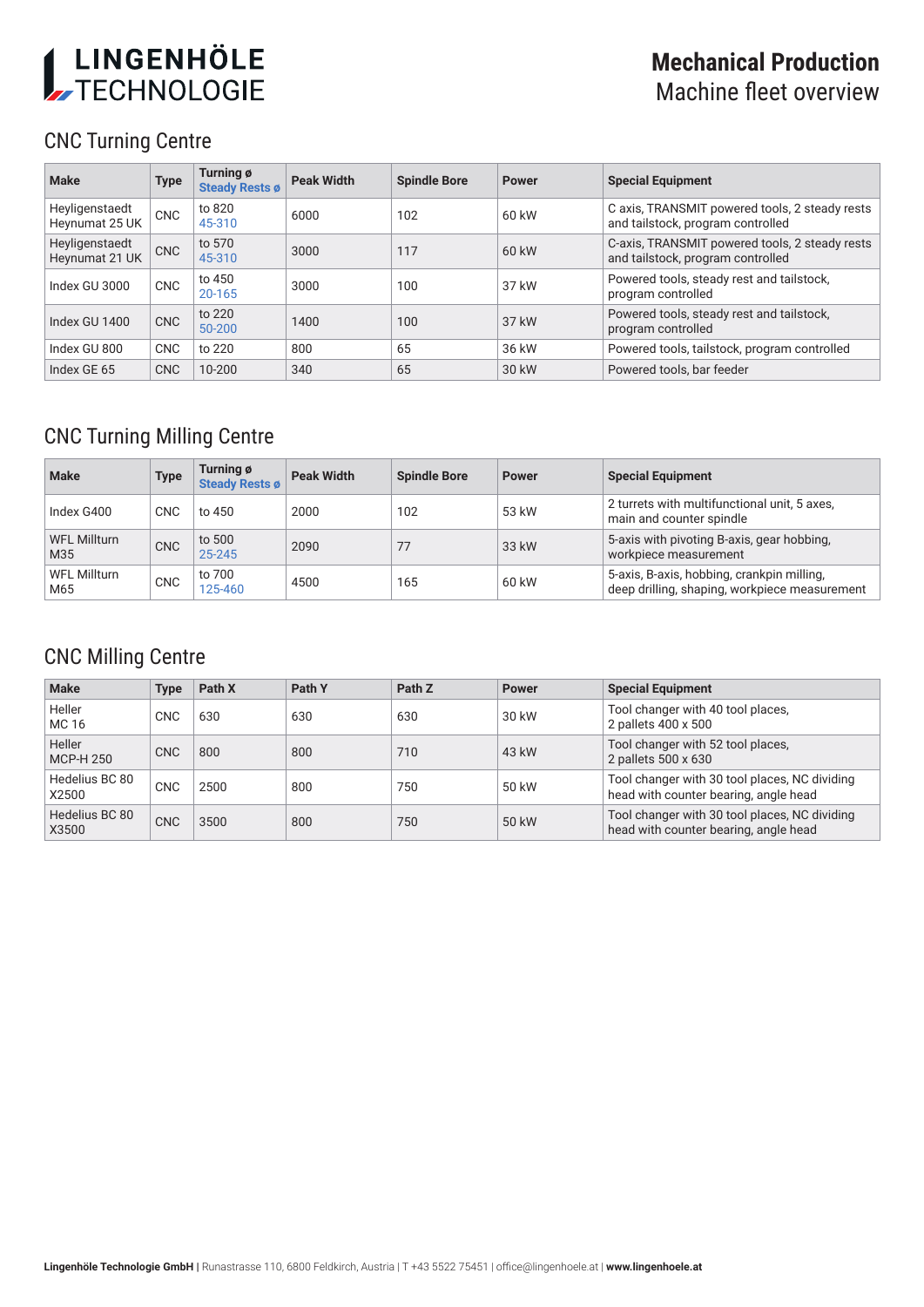# LINGENHÖLE

## **Mechanical Production** Machine fleet overview

# Cylindrical Grinding

| <b>Make</b>                       | <b>Peak Width</b> | max. Circulation ø | max. Circulation ø<br>in the Steady | <b>Special Equipment</b>                                                 |
|-----------------------------------|-------------------|--------------------|-------------------------------------|--------------------------------------------------------------------------|
| CETOS 6000<br>BUC <sub>63</sub> B | 6000              | 630                | 350                                 | Marposs                                                                  |
| <b>TOS UBB 50-3000</b>            | 3000              | 500                | 180                                 | CNC Siemens 840D-SL, B-Axis                                              |
| TOS 4000                          | 4000              | 630                | 350                                 | <b>Marposs</b>                                                           |
| Hol-Monta<br>UB63-4000CNC         | 4000              | 600                | 350                                 | CNC Siemens 840D-SL                                                      |
| <b>TACCHELLA</b><br>TRADE CNC     | 1500              | 450                |                                     | 2 grinding spindles, internal grinding attachment,<br>eccentric grinding |
| Kellenberger<br>1500 R            | 1500              | 250                | 90                                  | Marposs                                                                  |

## Internal Grinding

| <b>Make</b> | Grind ø | max. Grinding Depth   Workpiece Length |     | <b>Special Equipment</b>                     |
|-------------|---------|----------------------------------------|-----|----------------------------------------------|
| Voumard     | 5-250   | 250                                    | 500 | Surface grinder, steady rests, magnetic disk |

## Surface Grinding

| <b>Make</b>                  | Range              | <b>Special Equipment</b> |
|------------------------------|--------------------|--------------------------|
| G+H FS 840 SC E<br>: Economv | $5 - 250$<br>$  -$ | Digital display          |

## Centre Grinding

| <b>Make</b> | Grind    | <b>Wol</b><br><b>Projece of</b> | Wor<br>∙ Lenath<br>'kpiece | Equipment.<br><b>Special E</b> |
|-------------|----------|---------------------------------|----------------------------|--------------------------------|
| echnika     | $3 - 60$ | 12E<br>ن ∠ ا                    | 1000<br>.                  |                                |